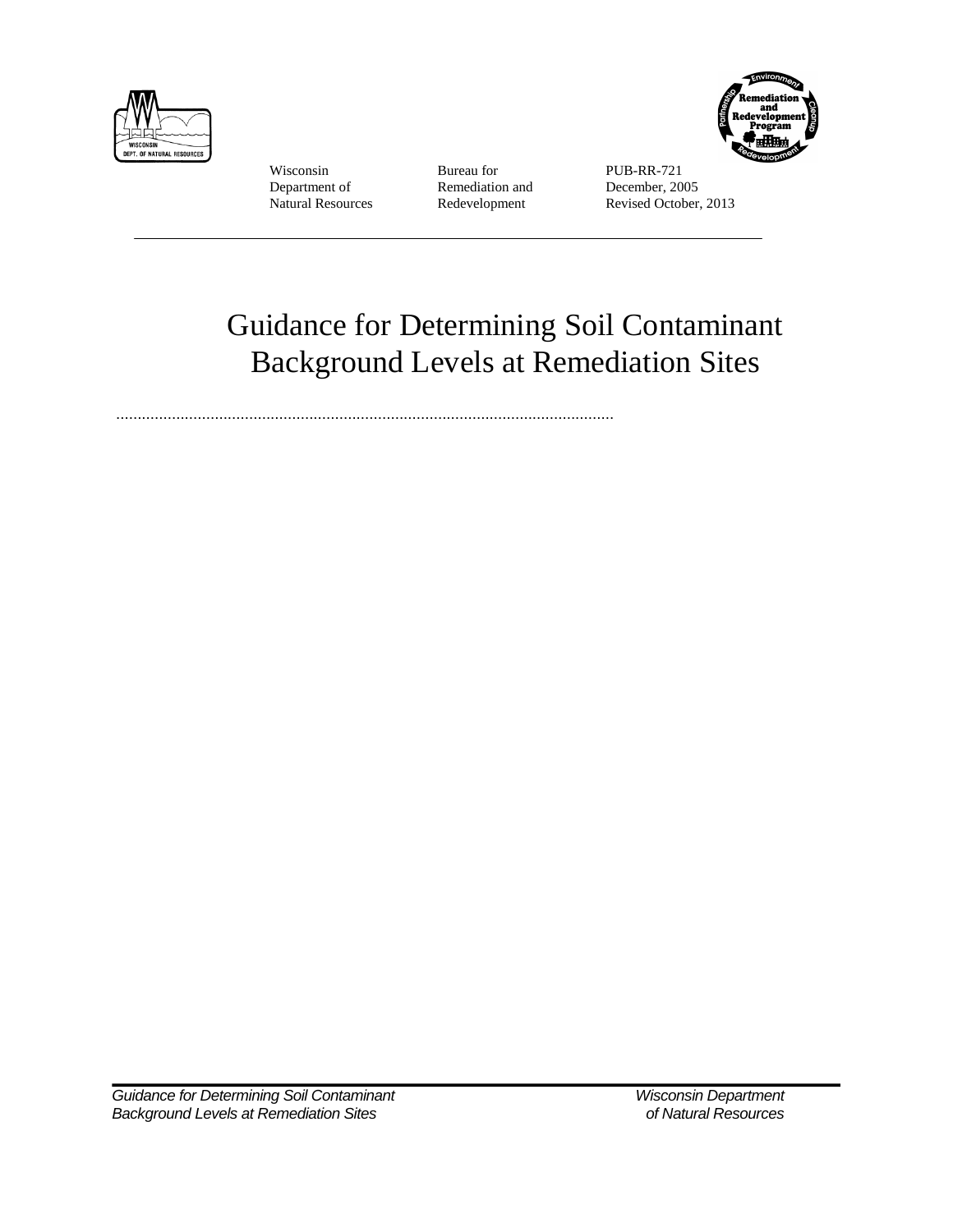|                | <b>Table of Contents</b>                                                                                                                                            |
|----------------|---------------------------------------------------------------------------------------------------------------------------------------------------------------------|
| $\mathbf{1}$ . |                                                                                                                                                                     |
| 2.             | <b>Background Soil Determinations, Definitions and Rule Requirements</b><br>2                                                                                       |
| 3.             | Appropriate Contaminants of Concern for Background Determinations, Contaminants and<br>Areas to Exclude as Representative of Background Conditions and Fill Areas 3 |
| 4.             | <b>Background Reference Site, Location and Number of Samples</b><br>4                                                                                               |
| 5.             |                                                                                                                                                                     |
| 6.             |                                                                                                                                                                     |
|                |                                                                                                                                                                     |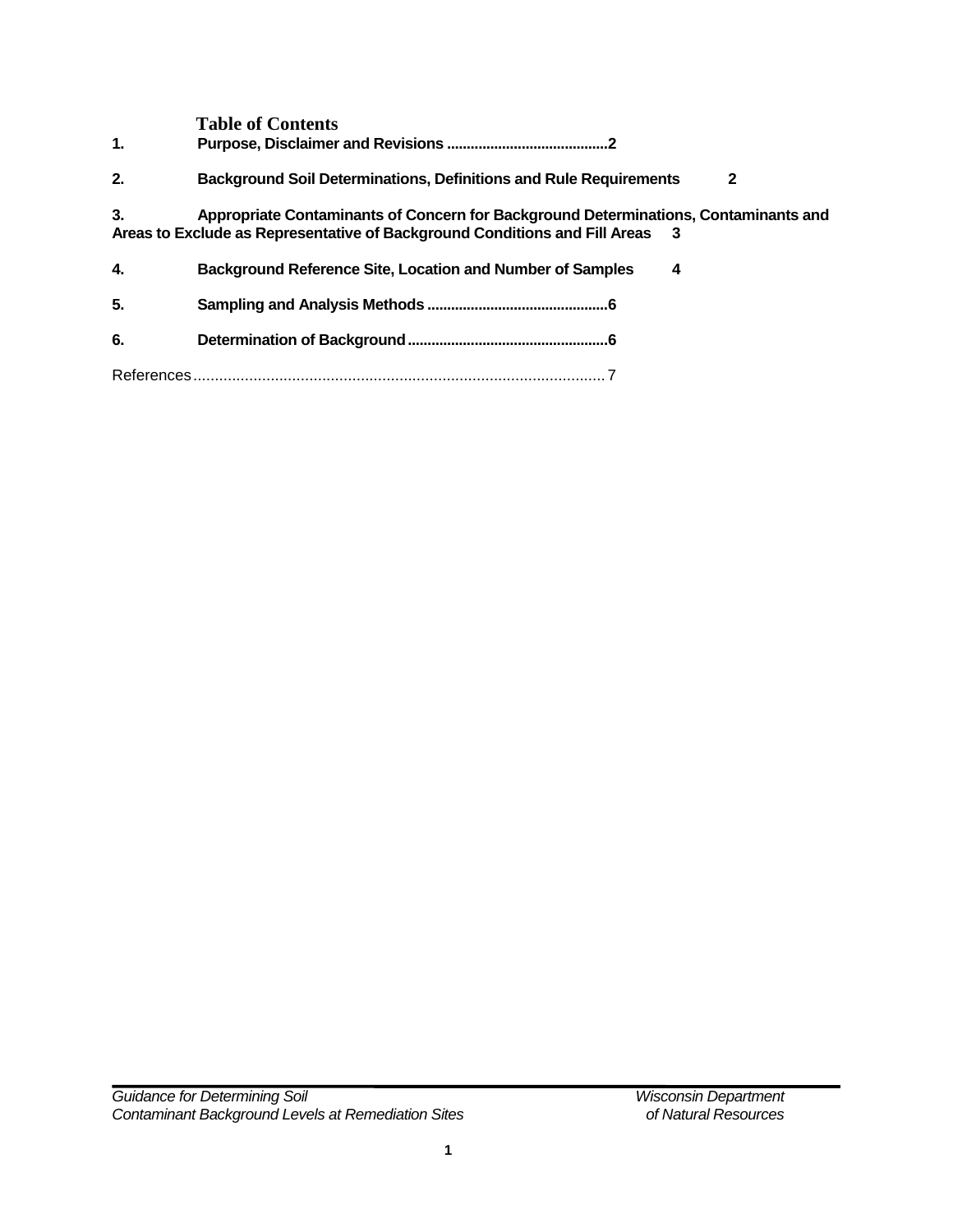#### 1. Purpose, Disclaimer and Revisions

- a) This document provides guidelines on how to determine the background concentrations of contaminants of concern in soil at hazardous substance discharge sites. It outlines how to select locations for sampling soil to determine background and site-related contaminant concentrations. It outlines how to evaluate the collected soil data for the background.
- b) Disclaimer. This document is intended solely as guidance, and does not contain any mandatory requirements except where requirements found in statute or administrative rule are referenced. This guidance does not establish or affect legal rights or obligation, and is not finally determinative of any of the issues addressed. This guidance does not create any rights enforceable by any party in litigation with the State of Wisconsin or the Department of Natural Resources. Any regulatory decisions made by the Department of Natural Resources in any matter addressed by this guidance will be made by applying the governing statutes and administrative rules to the relevant facts.

This guidance is based on requirements found in chs. NR 149, NR 700 and NR 716, Wis. Adm. Code; the Hazardous Substance Spill Law, s. 292.11, Wis. Stats., the Environmental Repair Statute, s. 292.31, Wis. Stats., and the Groundwater Law, s. 160.23 and 160.25, Wis. Stats.

- c) Contact and revisions. This guidance will be updated as needed. Questions, comments and concerns may be sent to Gary Edelstein, P.E. - RR/5, WDNR, P.O. Box 7921, Madison, WI 53707, phone number 608-267- 7563, email Gary.Edelstein@dnr.state.wi.us.
- 2. Background Soil Determinations, Definitions and Rule Requirements
	- a) Need for Background Soil Determinations: Persons responsible for performing site investigations and determining the remedial approach will need to conduct soil sampling to determine if contaminants of concern are present in the soil at a hazardous substance discharge site. In some instances background levels for certain contaminants of concern may need to be established. This is because a residual soil contaminant (RCL) level for those contaminants could be determined to be below the background level.
	- b) Definitions in the Rules Related to Background Determinations:

NR 700.03(58) "Soil" means unsaturated organic material, derived from vegetation and unsaturated, loose, incoherent rock material, of any origin, that rests on bedrock other than foundry sand, debris and any industrial waste.

NR 700.03(2) "Background soil quality" means:

(a) Soil quality that is attributable to the parent material from which the soil was derived and the natural processes which produce soil, or from contamination attributable to atmospheric deposition including but not limited to the following constituents: lead, polynuclear aromatic hydrocarbons or polychlorinated biphenyls, but not attributable to hazardous substance discharges or the discharge of pollutants, as that phrase is defined in s. 283.01, Stats.

(b) Soil quality that is found at or within reasonable proximity to the site or facility, at a depth comparable to that of the area to be remediated, in the same soil layer and in an area unaffected by hazardous substances discharges or the discharge of pollutants.

(**Note**: The requirements in both paragraphs (a) and (b) must be satisfied in the definition of "background soil quality," since the word "or" does not appear between the two paragraphs.)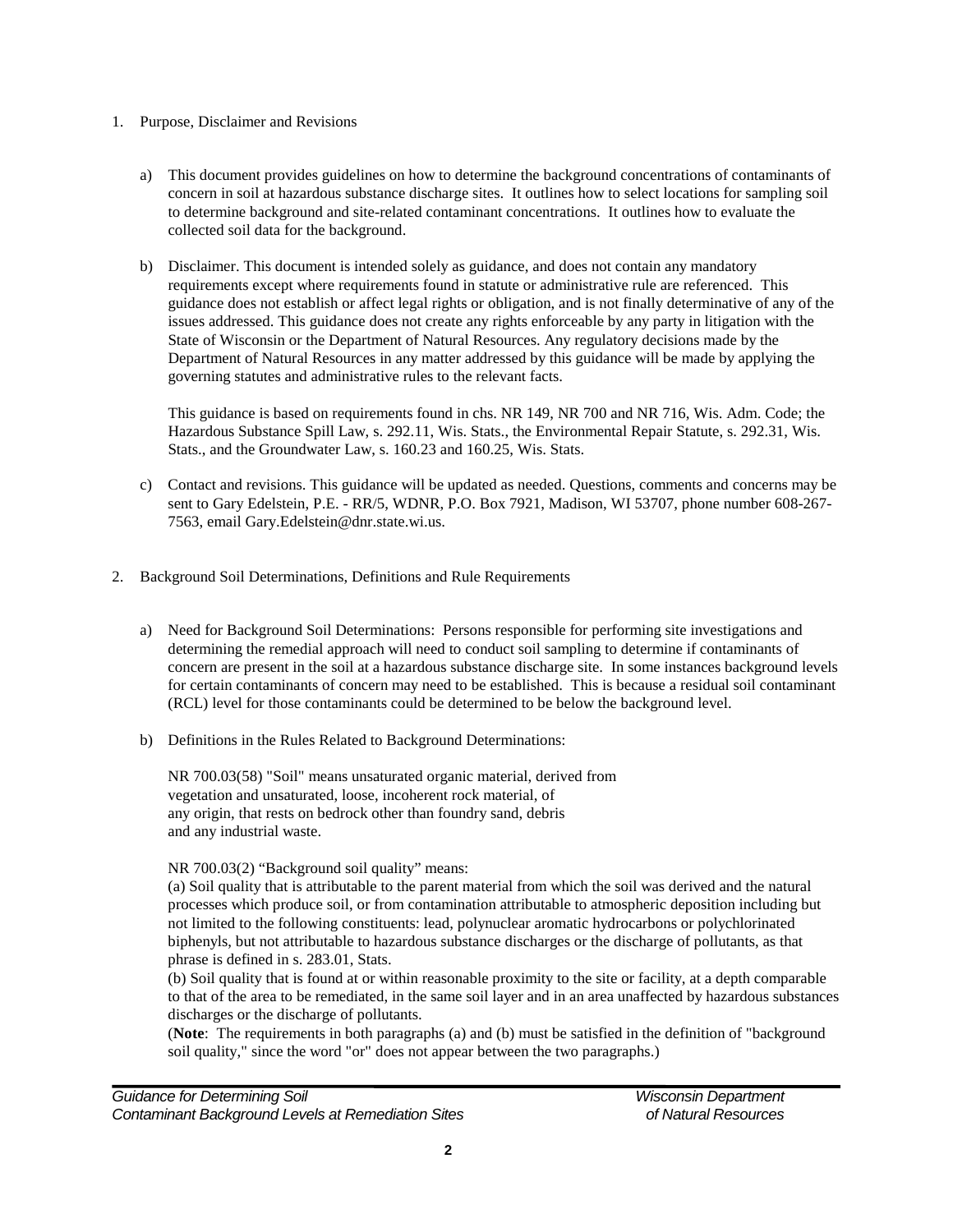c) Other Rule Requirements Related to Background Determinations:

Section NR 716.07(11) requires persons conducting site investigations to collect background soil samples, as appropriate.

Section NR 720.07(3) allows the background concentration to be used as the residual contaminant level (RCL) for the direct contact pathway for a substance if the background concentration (as determined using a Department-approved and appropriate method) is higher than the RCL determined in accordance with the requirements of that section.

- 3. Appropriate Contaminants of Concern for Background Determinations, Contaminants and Areas Not Representative of Background Conditions and Fill Areas
	- a) Appropriate Contaminants of Concern

Generally, only naturally occurring metals, lead and some ubiquitous organics, such as polynuclear aromatic hydrocarbons (PAHs) and polychlorinated biphenyls (PCBs) from widespread atmospheric deposition, are candidates for background soil determinations (that is, widespread, ubiquitous contamination that can't be traced to a specific source). Other contaminants found at a discharge site, such as volatile organic compounds (VOCs), are generally not candidates for such determinations.

The compounds selected for soil sampling at hazardous substance discharge sites should be limited to substances of concern based on the information gathered though the scoping process outlined in NR 716.07.

A contaminant detected in an area that may have been impacted by a discharge at a hazardous substance discharge site should be assumed to be above background unless it is determined, using Department-approved methods, that the background concentration of a substance is higher than the RCL determined under NR 720.

## b) Contaminants and Areas Not Representative of Background Conditions

Where data or other information indicates that contaminants have migrated to a hazardous substance discharge site from another site that has an identifiable source of contaminants, the contaminants from that other source should not be considered background contaminants. Contaminants that should **not** be considered background include: contaminants from surface runoff from specific sources, such as runoff from parking lots and storage facilities where spills have occurred; railroad tie-related contaminants, such as creosote (PAHs, benzene, toluene, and ethylene (BTEX componds) can be present in creosote), contaminants from spills at railroad facilities and in railroad rights-of-way; surface contamination adjacent to roads caused by vehicle emissions, and air emissions-related contamination from specific sources.

The definition of "background soil quality" in NR 700.03(2) refers to "lead, polynuclear aromatic hydrocarbons or polychlorinated biphenyls attributable to atmospheric deposition." The Department interprets this reference to "atmospheric deposition" to only refer to the ubiquitous, widespread deposition of contaminants from the air that can't be traced to a specific source. Contaminants from known sources are excluded from the definition. Therefore, lead contamination that can be traced back to vehicle emissions along a highway (even though all the specific vehicle owners can't be identified), and chromium contamination that has condensed on the ground outside an electroplater air vent, are not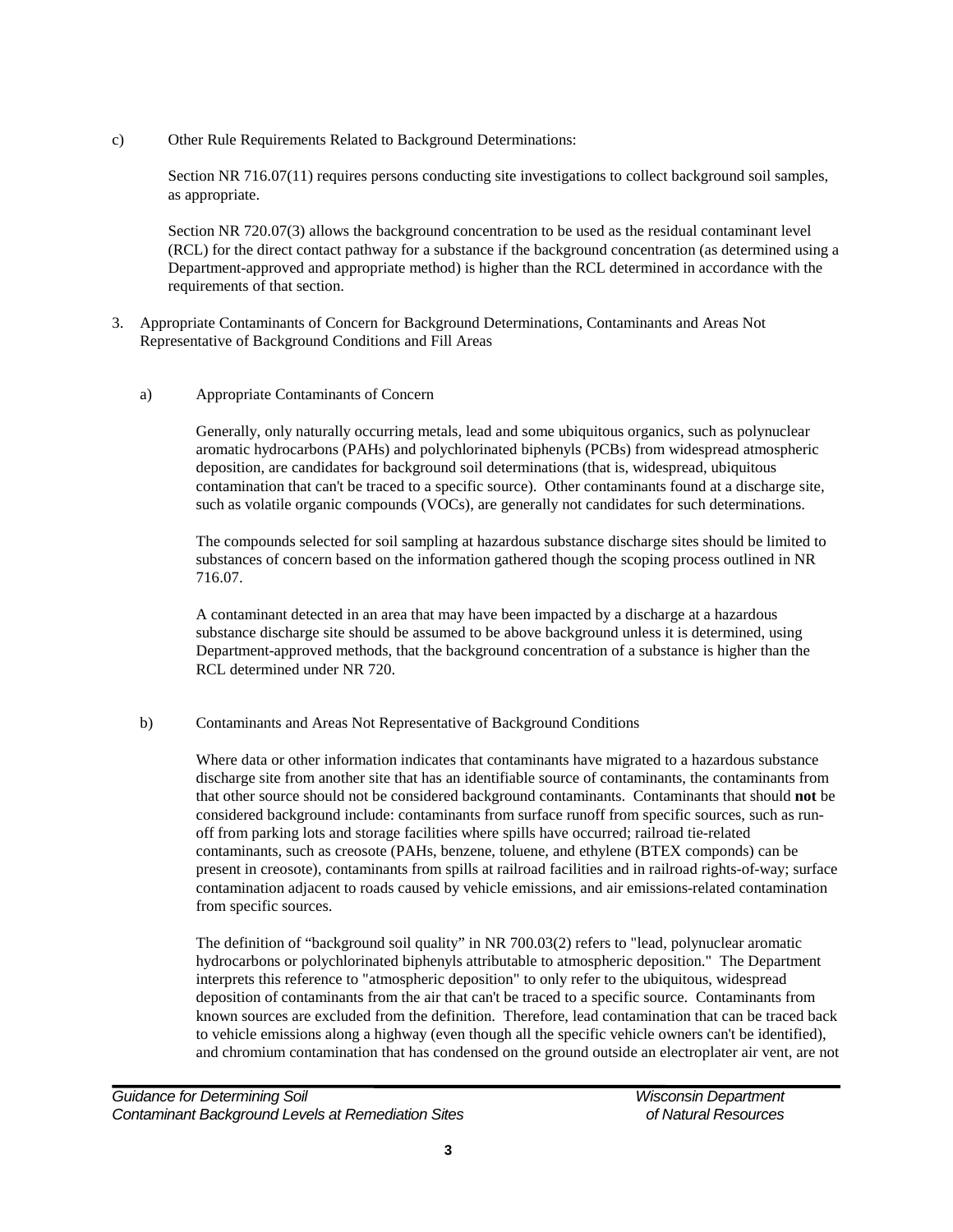due to "atmospheric deposition" as that term is used in the definition. This is because they are discharges from specific sources, even though the contaminants were released into the air before they were deposited on the surface of the ground.

Besides the definition of "background soil quality" in s. NR 700.03(2), the Department has other authority to prohibit the use of soil samples that were collected near roads or railroads or other inappropriate locations for the purpose of determining background concentrations under s. NR 720.07(3).

Section NR 720.07(3) provides that the "background concentration for a substance in soil shall be determined using a department-approved and appropriate method." The Department has the authority to refuse to approve of the use of soil samples that were collected in areas that are known or suspected to have high concentrations of contaminants. Therefore, areas near roads, including terraces and boulevards contaminated by vehicle emissions and areas impacted by road runoff, areas near railroads affected by engine exhaust contaminants, and areas near buildings contaminated by paint chips should **not** be used for the collection of background soil samples, for the purpose of applying s. NR 720.07(3).

Of course, this does **not** mean that a soil sample collected at a location that is a considerable distance from roads and other areas of high contamination is considered unacceptable merely because lead or some other contaminant is found in the soil sample, even if it is assumed to be from vehicle emissions. If there is lead or some other fairly common contaminant found outside of the areas that are known or suspected to have high concentrations of contaminants from specific sources, that contamination is truly widespread, ubiquitous contamination that can't be traced to a specific source and would appropriately be considered to be background.

It also does **not** mean that contamination that is not considered to be background must always be investigated in compliance with ch. NR 716 or must be required to be treated or removed. The Department has the ability to use enforcement discretion in such situations. In situations such as lead contamination from paint chips near a building, the Department can require or suggest that the contaminated soil be covered with grassy turf or pavement or can otherwise exercise enforcement discretion. (Please refer to DNR guidance on performance standard remedies for more information on capping remedies.)

#### Fill Areas

Areas of widespread imported natural soil fill fall under the definition of "soil" in NR 700.03(58), and are discussed in this guidance. Areas of waste fill, including areas filled with foundry sand, industrial waste, ash and demolition debris are considered to be landfills, not soil fill. Determinations of soil RCLs are not allowed or appropriate for in place waste that isn't soil. For cleanup purposes, areas of waste fill should be managed as landfills. Regional Project Managers can use case by case judgment when considering areas of fill that are mixtures of soil and some waste. Regional Project Managers may determine that areas that are mostly soil with an extremely small percentage of relatively inert waste may be considered soil fills under this guidance. The burden is on the persons responsible for addressing the site to show Regional Project Managers that the area of fill meets these characteristics.

4. Background Reference Site, Location and Number of Samples

The location or locations to select for background soil sampling should be as similar as possible to the hazardous substance discharge site but without the presence of discharged contaminants. "Where pollution sources are being studied, the ideal background or control area would be a location that only differs from the study area by the absence of the pollution source. This is seldom possible, but every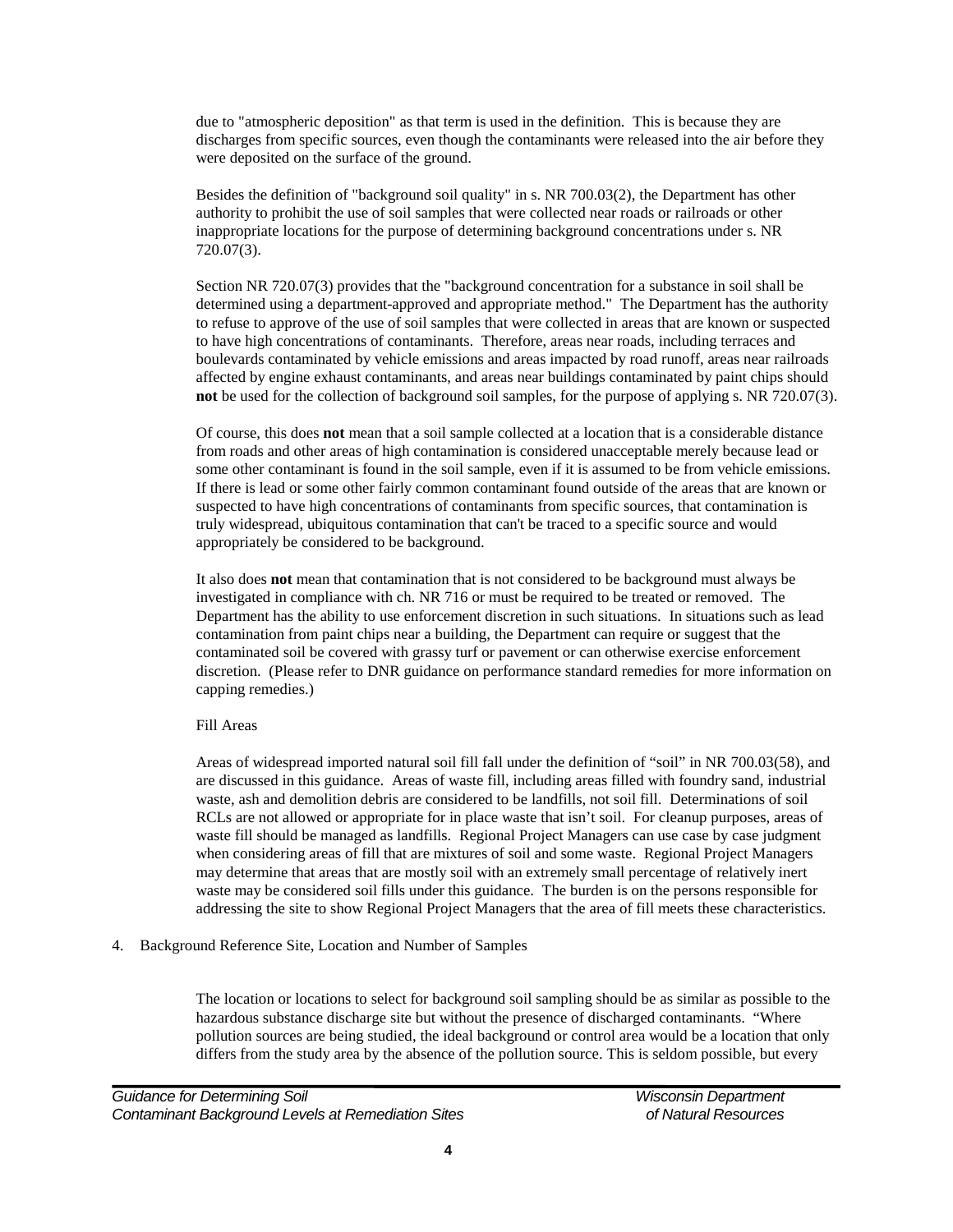attempt should be made to reduce the factors that are different between the control and the study area." (Mason, pg 6-17)

The background soil sampling locations shouldn't include contaminants from other sites or discharges.

In urban areas, background soil sampling locations may include areas where widespread, ubiquitous contamination is present that can't be traced to a specific source for such substances as PAHs, lead and PCBs.

In light of the second part of the definition of "background soil quality" in s. NR 700.03 (2), background levels must be established for each soil type/horizon of direct contact concern at the discharge site that shows contamination from the discharge if the responsible party intends to try to determine background concentrations of the contaminants of concern.

Generally, published background levels don't exist for most areas in Wisconsin. If published levels are found, they may be considered, but the locations of the samples and soil types should be sufficiently similar to the discharge site to be used.

At least 4 samples for each soil type/horizon of direct contact concern should be taken.

The background reference site should closely match (i.e. be substantively similar to) the contaminated site in question in respect to:

- a) geographical characteristics (e.g. location, topography, size/area, etc.),
- b) soil physical/chemical characteristics (see soil maps, etc.),
- c) hydrology, and
- d) soil sampling depth.

#### Additionally:

- e) within cities, preference should be given to vacant land (and it should be land which has not received imported fill, unless the site itself consists of mainly imported soil fill), naturally wooded areas, parks or large residential lots,
- f) reference sites should not be located immediately next to or within the area of contaminant point sources,
- g) reference sites with any obvious vegetation damage should be avoided, and
- h) the history of the reference site and adjacent land, including current and previous activities should be considered and documented.

The background reference site should not have the following characteristics:

- a) Areas of added or imported fill, including soil and waste filling (exception: if the discharge site consists mainly of imported soil fill, then a reference site could be an area of very similar soil fill that meets the other characteristics listed in this guidance),
- b) Road terraces or boulevards,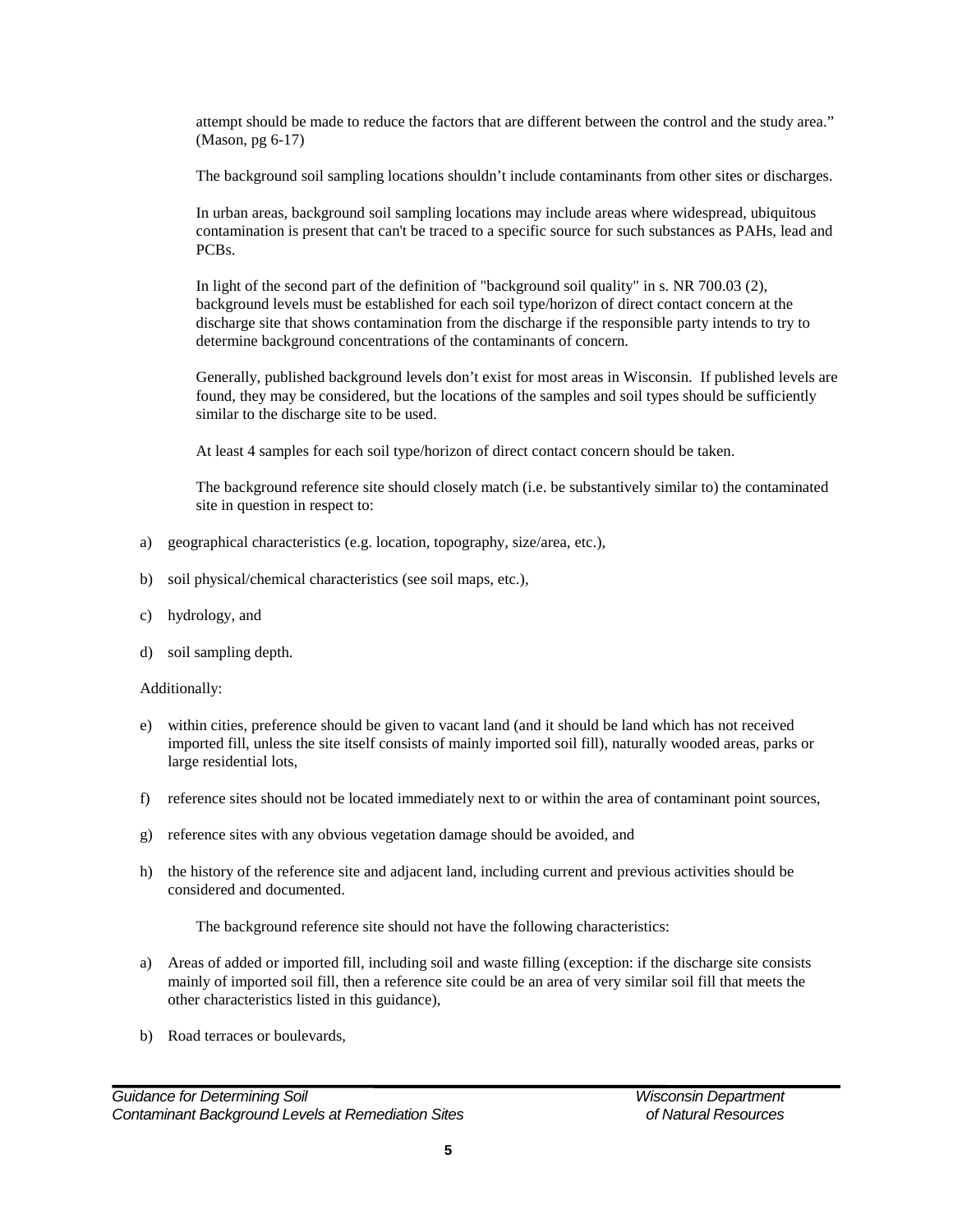- c) Locations near buildings, especially where paint chips may be present,
- d) Locations where industrial or other contaminant generating activities are known to have taken place, including open garbage burning areas, vehicle parking and storage and material storage areas, or
- e) Locations near known air deposition sources, like foundries, coal fired power plants and other air pollution sources that may have deposited metals or other contaminants on the soil in the area.
- 5. Sampling and Analysis Methods
	- a) Sampling methods for background soil samples should be the same as the methods used for contamination site characterization and follow the requirements of s. NR 716.13. Unless otherwise justified, discrete soil sampling is required in each soil horizon, in accordance with s. NR 716.13(4).
	- b) Where appropriate, analysis methods for background soil samples should be the same as the methods used for contamination site characterization and follow the requirements of s. NR 716.13, however adjustments in the methods may be necessary. For example, the laboratory may use low concentration calibration standards to accommodate the low concentrations of the background soil samples and use calibration standards of higher concentration to accommodate the site characterization samples, especially if the site contaminant levels are orders of magnitude higher than background.
- 6. Determination of Background
	- a) It's expected at most sites that there will not be enough background samples taken to perform normal statistics on the results. Therefore, in many situations, the mean level of the concentrations of the samples for each soil type/horizon may be used, provided that, using professional judgment; the levels from each sample are sufficiently similar to average together. Should the results not be sufficiently similar, it may be necessary to discard the outliers and collect more samples. Generally, it's expected that samples taken at an acceptable background reference site should show similar results across all the samples for each soil type/horizon.
	- b) A responsible person or consultant may propose a normal statistics approach at sites where it is believed enough background samples have been taken after outliers are discarded. If this option is selected, prior DNR review and approval is strongly encouraged. One such approach would be to use the upper 95% confidence limit on the arithmetic mean of the individual sample concentrations. Utilization of this approach first requires a determination of the distribution of the data (i.e. normal, log normal or distribution free). More detail on this option, along with the method for calculating the upper 95% confidence limit can be found in several EPA guidance documents that are referenced in the guidance document "Soil Cleanup Levels for Polycyclic Aromatic Hydrocarbons (PAHs) Interim Guidance", Publication RR-519-97 (April, 1997).